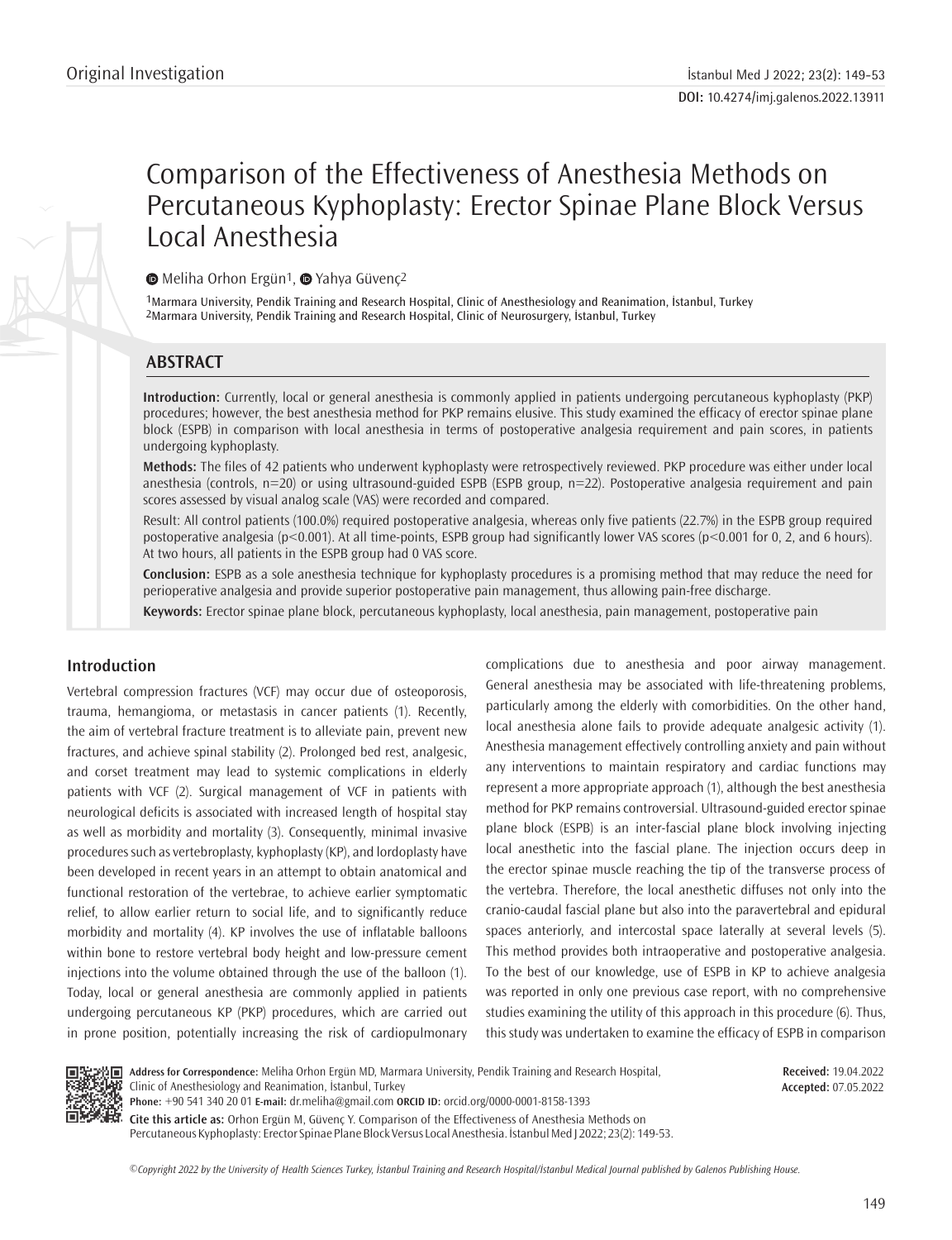with local anesthesia in terms of the need for intra-operative and postoperative analgesia requirements and pain scores, in a group of patients undergoing KP.

## **Methods**

Patients who underwent percutaneous KP between June 2019 and November 2021 at our institution were included in this retrospective study. The procedure had been performed either under local anesthesia (controls) or using ultrasound-guided ESPB (ESPB group). Written informed consent was obtained from each patient. This study was approved by the Marmara University Faculty of Medicine Clinical Research Ethics Committee (approval number: 09.2021.101, date: 07.01.2022). The study was conducted in accordance with the Declaration of Helsinki.

**Anesthesia management:** In addition to standard monitoring, all patients were monitored the analgesia nociception index (ANI) to objectively evaluate perioperative pain. Two ANI electrodes were placed on the sternum and at the level of the left nipple, and ANI was continuously displayed throughout surgical procedure. All patients received nasal oxygen with a rate of 2 liters per minute. Following ESPB or local anesthesia, the procedure was initiated when ANI ≥50. In the local anesthesia group, sedation with 1-2 mg midazolam and 50-100 mcg fentanyl was administered, when necessary.

**ESPB:** In the ESPB group, ESPB was performed bilaterally in the prone position by the same experienced anesthesiologist before the procedure. The procedure was performed under ultrasound guidance using a linear probe (6-13 MHz) with in-plane technique. C-arm fluoroscopy was used to identify the fracture level. A 22G block needle (100 mm, B-braun, Germany) was inserted 3 cm lateral to the spinous process (either at the right or left side). The needle was advanced in cranio-caudal direction and 1-2 mL saline was injected to separate the erector spinae muscle from the transverse process. Then, 20 mL 0.25% bupivacaine and 50 mg 0.2% lidocaine were injected, and the needle was removed. The same procedure was performed on the contralateral side. Thus, totally 100 mg bupivacaine and 100 mg of lidocaine were injected. No additional analgesics were used during the procedure.

**Local anesthesia:** In the control group, following the identification of fracture level using C-arm fluoroscopy, 100 mg prilocaine plus 25 or 50 mg bupivacaine were injected into 20 mL solution in the prone position for infiltration anesthesia before the procedure.

**Surgical technique:** Injection site was identified with the aid of fluoroscopy. First, the trocar was advanced from the skin to the pedicle and then to the vertebral body under fluoroscopy guidance. The working cannula was placed, then the balloon was placed using a catheter and inflated within the collapsed vertebra, thus a space was made for cement. Then, the vertebral body was filled with cement through the working cannula under fluoroscopy guidance.

**Postoperative pain management:** Pain was assessed using 0 to 10-point visual analog scale (VAS): 0, no pain; 6, severe pain; 10, worst imaginable pain. Self-assessed VAS scores of all patients were recorded upon termination of the procedure and at 2 and 6 hours. Patients received 1 gr i.v. paracetamol when the VAS score was 2 or 3; whereas they received 1.5 mg/kg i.v. tramadol when VAS ≥4. Patients were discharged eight hours after the procedure.

#### **Statistical Analysis**

SPSS version 21 software was used for data analysis. Both hypothesis tests and graphical method were used to test the distribution of continuous variables. Student's t-test for independent samples or Mann-Whitney U test was used to test between-group differences in continuous variables. Pearson's chi-square test was used to compare categorical variables. Two-sided p values <0.05 were considered as an indication of statistical significance.

## **Results**

Table 1 shows patient characteristics. The two groups were similar in terms of mean age as well as sex and vertebral site distribution (p>0.05; for all). In the control group, six of 20 patients (30.0%) required sedation. All control patients (100.0%) required postoperative analgesia, whereas only five patients (22.7%) in the ESPB group required postoperative analgesia (p<0.001).

#### **Changes in Postoperative VAS Scores**

Figure 1 shows changes in VAS scores within 6 hours of the procedure. At all time points, ESPB group had significantly lower VAS scores (p<0.001



**Figure 1.** Changes in mean postoperative visual analog scale scores over time (immediately after the procedure, at 2 hours and at 6 hours). Upper dotted line, control group; lower straight line, erector spinae plane block group. Error bars indicate 95% confidence intervals for the mean ESPB: Erector spinae plane block, VAS: Visual analog scale

|  | Table 1. Patient characteristics |
|--|----------------------------------|
|--|----------------------------------|

| Characteristic                           | All patients<br>$(n=42)$ | <b>ESPB</b> group<br>$(n=22)$ | Controls<br>$(n=20)$ | p                                        |  |
|------------------------------------------|--------------------------|-------------------------------|----------------------|------------------------------------------|--|
| Age, mean $\pm$ SD                       | $62.2 \pm 15.0$          | $61.7 \pm 14.0$               | $62.8 + 16.3$        | $0.791*$                                 |  |
| Female sex                               | 29 (69.0%)               | 14 (63.6%)                    | 15 (75.0%)           | $0.426^{\dagger}$                        |  |
| Vertebral site                           |                          |                               |                      |                                          |  |
| <b>Thoracic</b>                          | 21 (50.0%)               | 11 (50.0%)                    | 10 (50.0%)           | $1.000^{\dagger}$                        |  |
| Lumber                                   | 21 (50.0%)               | 11 (50.0%)                    | 10 (50.0%)           |                                          |  |
| Postoperative VAS scores, median (range) |                          |                               |                      |                                          |  |
| VAS - 0 hour                             | $0.5(0-3)$               | $0(0-1)$                      | $2(2-3)$             | $< 0.001$ <sup><math>\delta</math></sup> |  |
| VAS - 2 hours                            | $0(0-5)$                 | $0(0-0)$                      | $4(4-5)$             | $< 0.001$ <sup><math>\delta</math></sup> |  |
| VAS - 6 hours                            | $2.5(0-5)$               | $0(0-0)$                      | $4(4-5)$             | $< 0.001$ <sup><math>\delta</math></sup> |  |
|                                          |                          |                               |                      |                                          |  |

Unless otherwise stated, data presented as n (%). \* Student's t-test for independent samples, <sup>i</sup>: chi-square test, <sup>δ</sup>: Mann-Whitney U test, SD: Standard deviation, VAS: Visual analog scale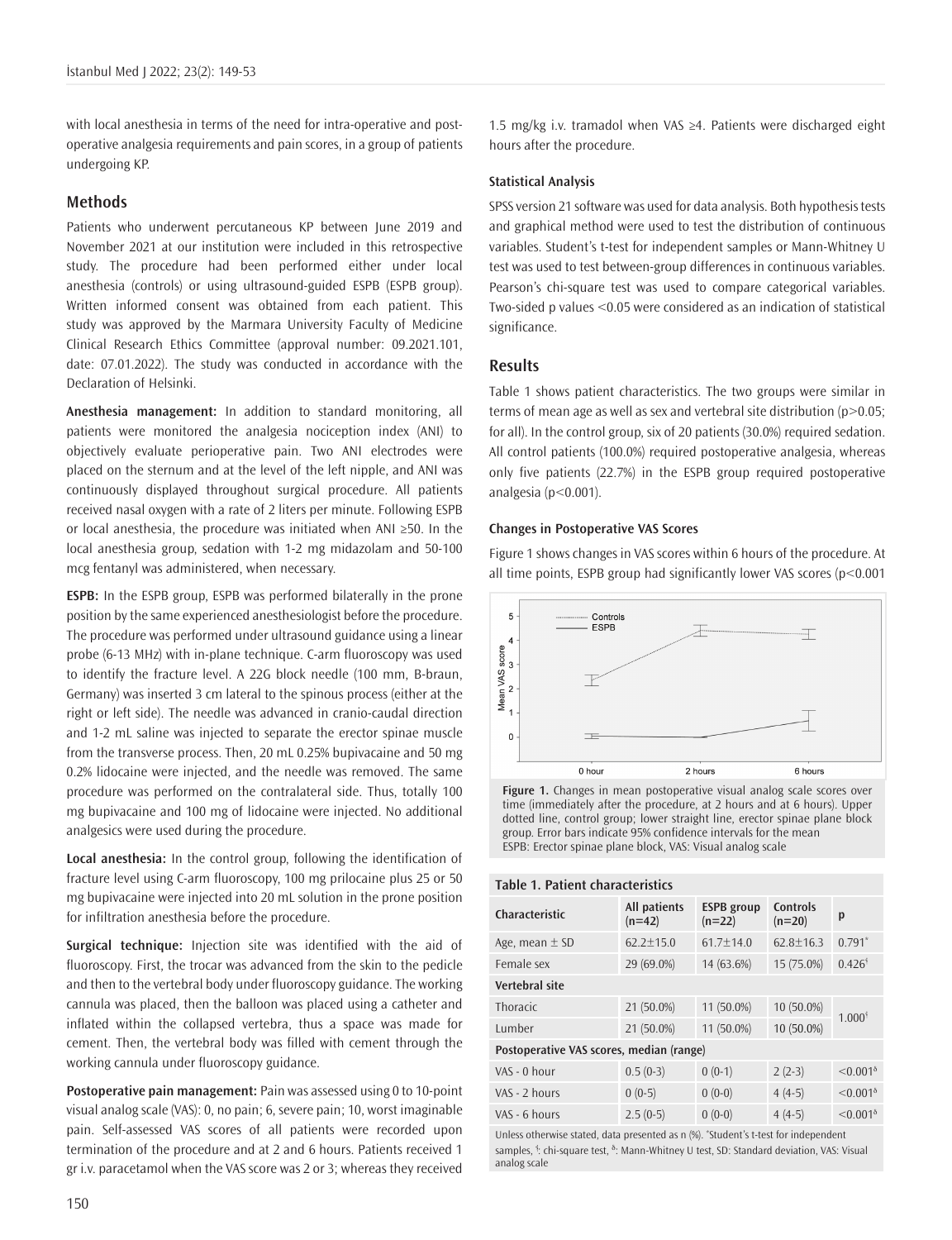for 0, 2, and 6 hours, Table 1). At two hours, all patients in the ESPB group had 0 VAS score.

# **Discussion**

Our results suggest that bilateral ESPB is a promising method for perioperative pain control in patients undergoing KP. To our knowledge, use of ESPB in KP procedures has not been reported before, except for a case report. In that case report, 30 cc of 0.05% bupivacaine was administered bilaterally under ultrasound guidance at T5 level as the primary anesthesia method in an elderly patient with chronic obstructive pulmonary disease and comorbidities who could not lie in the supine position due to intractable back pain. In addition, the patient received mild perioperative sedation with propofol infusion. The patient required no additional local anesthesia during the procedure, and was discharged home with no pain symptom. The authors of that case report suggested that ESPB provided a good level of patient comfort (6). In contrast with that case report, our patient did not require additional sedation during the procedure following bilateral ESPB. Vertebral augmentation procedures are associated with significant pain since they involve the insertion of needles of varying calibers into the vertebral body. If local anesthesia is preferred, a good level of anesthesia should be achieved to prevent needle malposition with consequent spinal cord or nerve injury (7). Several previous reports have suggested that ESPB offers a successful block strategy for managing acute and chronic pain. It has also been found to be effective for analgesia at the cervical, thoracal, and abdominal levels (8). In addition, ESPB at T4-T5 level was reported to provide effective postoperative pain management in video-assisted thorax surgery, pneumothorax surgery, open thoracotomy, and breast surgery (9-12). Other reported uses in analgesia management include costal fractures, post-thoracotomy syndrome, and chronic shoulder pain (13-15). In some other studies, low-thoracic ESPB for perioperative analgesia in patients undergoing lumbosacral spinal surgery was associated with reduced postoperative opioid need and postoperative pain scores (16,17). Similarly, in our study, VAS scores were lower in the ESPB group at postoperative 6 hours. Postoperatively, only five patients in the ESPB group required opioids, as compared to all in the other group. Opioid use is associated with relatively milder side effects such as vomiting or hypotension, as well as more severe effects, including loss of consciousness and respiratory depression (18). In the study by Apan et al. (1) comparing general anesthesia with segmental epidural anesthesia in patients undergoing percutaneous KP, the latter method was found to be more advantageous compared to general anesthesia in terms of postoperative analgesia and recovery. Hannallah et al. (19) administered low dose spinal anesthesia in conjunction with mild sedation for highrisk patients undergoing KP. Although adequate analgesia could be achieved, some of the pain control could be attributed to the concomitant administration of intravenous fentanyl and propofol. In another study, experience with spinal anesthesia was reported in 11 patients undergoing KP. Despite the administration of local anesthesia, pain was reported in four patients, and problems with the baricity of the preferred local anesthetic were seen, with hemodynamic instability (20). As compared to general anesthesia, although regional anesthesia may provide superior analgesia and may allow better maintenance of cardiovascular and respiratory reserves, adjustment of the baricity of the local anesthesia is also an important consideration since hemodynamic stability is impaired during KP when hyperbaric lidocaine is used in the prone position. This may lead to a number of adverse effects such as hypotension, vomiting, and nausea. Also, the anesthetic effect may not reach the desired segments, or may reach higher levels, potentially leading to cardiac or respiratory arrest (21). In a retrospective cohort study, a single dose ketamine administration in elderly patients with comorbidities undergoing KP, postoperative narcotic use and VAS scores at 6 hours was not reduced, and only a reduction in intraoperative narcotic use was noted. Intraoperative epidural block did not affect postoperative narcotic usage, and postoperative narcotic use was comparable across patient groups with or without epidural anesthesia (22). A prospective randomized study by Nitta et al. (23) showed no effect of intraoperative ketamine infusion on postoperative analgesia. In another prospective and randomized study, remifentanil and dexmedetomidine were compared in KP patients (24). Although propofol and remifentanil are frequently preferred because of their rapid and short acting effects, they may also be associated with hypoxemia and oxygen desaturation. Dexmedetomidine has both sedative and analgesic effects, with much less pronounced respiratory depression. However, they could not provide adequate analgesia when used as a single agents in KP (24). Mohr et al. (25) reported that oxycodone and midazolam were useful and well-tolerated agents for sedative and analgesic effects in KP. On the other hand, analgesics may aggravate oxygenation and increase right ventricular afterload due to hypercapnia (7). In our study, patients receiving ESBP did not require perioperative local anesthesia or sedative use. On the other hand, six patients in the local anesthesia group required sedation due to pain sensation. Intraoperative pain can lead to increased platelet aggregation, reduced fibrinolysis, and elevated thromboembolic risk due to stress (26). Furthermore, pain sensation may have marked effects on the psychological health of the patients with the emergence of negative emotions such as fear and anxiety, as well as distracting the surgeons with potentially reduced surgical quality (26). Similarly, Mao et al. (26) reported severe pain and intolerance among patients undergoing percutaneous KP during balloon dilatation and cement injection, and therefore these authors administered vertebral anesthesia in addition to traditional local anesthesia and found significant pain reduction without any side effects throughout the procedure. Poor perioperative pain management is associated with increased morbidity and mortality and reduced patient satisfaction, particularly among subjects with comorbidities. In patients with underlying cardiovascular conditions, pain may increase mortality via arrhythmias, hypertension, and cranial hemorrhage (26). Surgeons may prefer to operate an awake patient to be able to directly assess any neural injury. Although a lack of general anesthesia has certain advantages such as reduced risk of cardiopulmonary complications, lower medical costs, earlier discharge and early mobilization (27), Fang et al. (28) failed to observe any effect of the type of anesthesia on percutaneous KP. In our unit, surgeons did not seem to experience any problem during KP procedures in patients receiving an ESPB. In addition, these patients could be discharged at postoperative 8 hours without pain. Most authors agree that ESP block may offer certain advantages compared with traditional techniques akin to neuraxial anesthesia. Firstly, this is an easy technique, given the ultrasound guidance for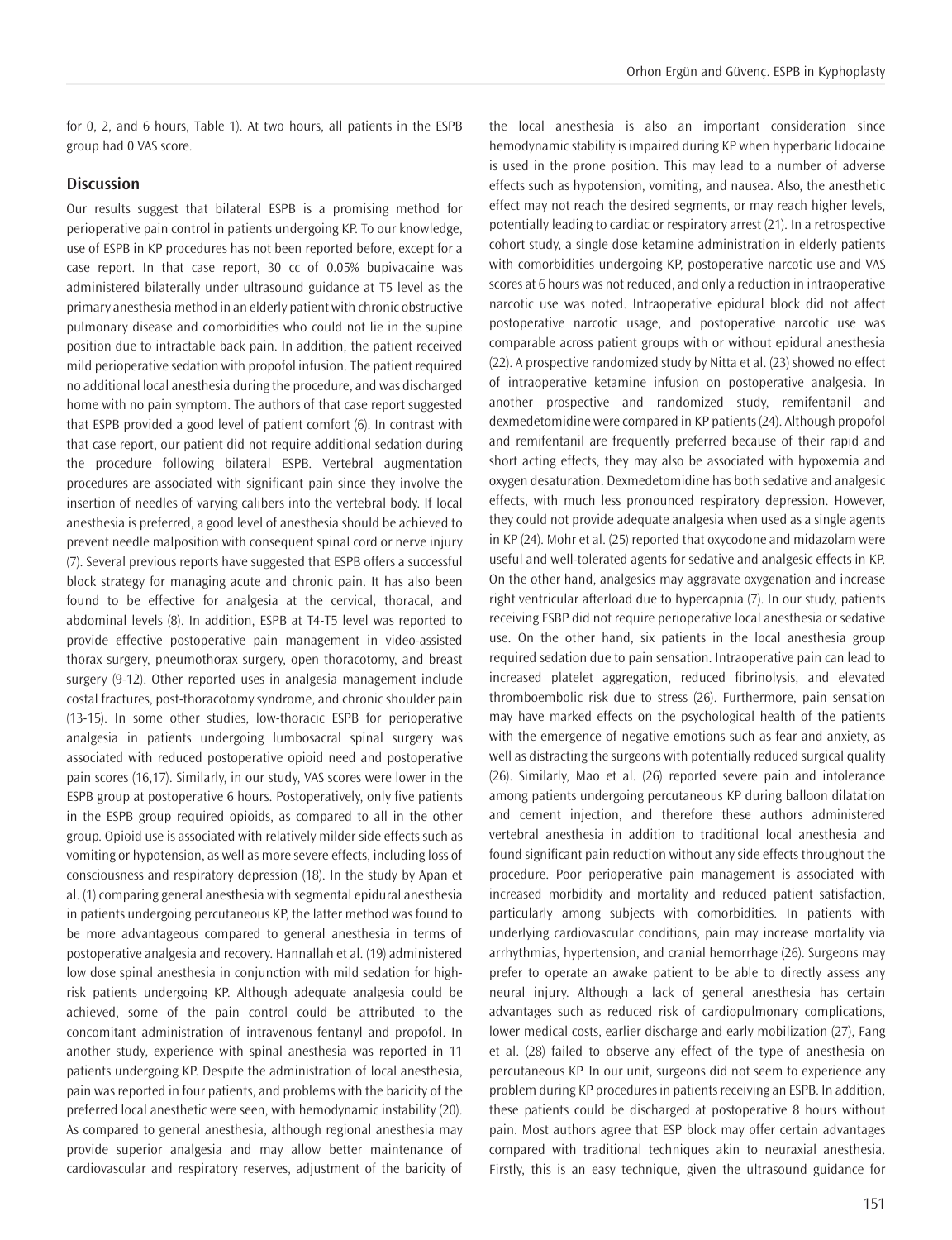inserting the needle into the target location. Secondly, the technique is associated with a low risk of complications, since the site of administration is distant from significant anatomical structures such as the major vasculature and pleura. For this reason, ESPB has been proposed as a part of multimodal analgesia (29). So far, only a few complications of ultrasound guided ESPB has been documented. The first of these reports was published by Selvi and Tulgar (30), who observed motor weakness associated with ESPB in a patient following cesarean section. In our retrospective analysis, no ESPB-related complications were found in our patient groups that received ESPB for any indication. High-quality studies with larger sample sizes have clearly established the safety of ESPB (18).

#### **Study Limitations**

Our study included a small sample size and a retrospective design. Also, a questionnaire could have been used to assess surgeon satisfaction.

#### **Conclusion**

Our results suggest that ESPB as a sole anesthesia technique for kyphoplasty procedures is a promising method that may reduce the need for perioperative analgesia and provide superior postoperative pain management, thus allowing pain-free discharge. Further studies with a larger number of patients will shed more light on its role in this setting.

**Ethics Committee Approval:** This study was approved by the Marmara University Faculty of Medicine Clinical Research Ethics Committee (approval number: 09.2021.101, date: 07.01.2022).

**Informed Consent:** Written informed consent was obtained from each patient.

**Peer-review:** Externally and internally peer-reviewed.

**Authorship Contributions:** Surgical and Medical Practices - M.O.E., Y.G.; Concept - M.O.E., Y.G.; Design - M.O.E., Y.G.; Data Collection or Processing - M.O.E., Y.G.; Analysis or Interpretation - M.O.E.; Literature Search - M.O.E.; Writing - M.O.E.

**Conflict of Interest:** No conflict of interest was declared by the authors.

**Financial Disclosure:** The authors declared that this study received no financial support.

## **References**

- 1. Apan A, Cuvaş Apan Ö, Köse EA. Segmental epidural anesthesia for percutaneous kyphoplasty: comparison with general anesthesia. Turk J Med Sci 2016; 46: 1801-7.
- 2. Wilson DR, Myers ER, Mathis JM, Scribner RM, Conta JA, Reiley MA, et al. Effect of augmentation on the mechanics of vertebral wedge fractures. Spine (Phila Pa 1976) 2000; 25: 158-65.
- 3. Wong W, Reiley MA, Garfin S. Vertebroplasty/kyphoplasty. J Women's Imaging 2000; 2: 117-24.
- 4. Theodorou DJ, Theodorou SJ, Duncan TD, Garfin SR, Wong WH. Percutaneous balloon kyphoplasty for the correction of spinal deformity in painful vertebral body compression fractures. Clin Imaging 2002; 26: 1-5.
- 5. Kot P, Rodriguez P, Granell M, Cano B, Rovira L, Morales J, et al. The erector spinae plane block: a narrative review. Korean J Anesthesiol 2019; 72: 209-20.
- 6. Verduzco LA. Erector spinae plane block as primary anesthetic for kyphoplasty. J Clin Anesth 2020; 61: 109670.
- 7. Luginbühl M. Percutaneous vertebroplasty, kyphoplasty and lordoplasty: implications for the anesthesiologist. Curr Opin Anaesthesiol 2008; 21: 504- 13.
- 8. Singh S, Choudhary NK, Lalin D, Verma VK. Bilateral Ultrasound-guided Erector Spinae Plane Block for Postoperative Analgesia in Lumbar Spine Surgery: A Randomized Control Trial. J Neurosurg Anesthesiol 2020; 32: 330-4.
- 9. Adhikary SD, Pruett A, Forero M, Thiruvenkatarajan V. Erector spinae plane block as an alternative to epidural analgesia for post-operative analgesia following video-assisted thoracoscopic surgery: A case study and a literature review on the spread of local anaesthetic in the erector spinae plane. Indian J Anaesth 2018; 62: 75-8.
- 10. Forero M, Rajarathinam M, Adhikary S, Chin KJ. Continuous Erector Spinae Plane Block for Rescue Analgesia in Thoracotomy After Epidural Failure: A Case Report. A A Case Rep 2017; 8: 254-6.
- 11. Ohgoshi Y, Ikeda T, Kurahashi K. Continuous erector spinae plane block provides effective perioperative analgesia for breast reconstruction using tissue expanders: A report of two cases. J Clin Anesth 2018; 44: 1-2.
- 12. Singh S, Chowdhary NK. Erector spinae plane block an effective block for postoperative analgesia in modified radical mastectomy. Indian J Anaesth 2018; 62: 148-50.
- 13. Hamilton DL, Manickam B. Erector spinae plane block for pain relief in rib fractures. Br J Anaesth 2017; 118: 474-5.
- 14. Forero M, Rajarathinam M, Adhikary S, Chin KJ. Erector spinae plane (ESP) block in the management of post thoracotomy pain syndrome: A case series. Scand J Pain 2017; 17: 325-9.
- 15. Forero M, Rajarathinam M, Adhikary SD, Chin KJ. Erector spinae plane block for the management of chronic shoulder pain: a case report. Can J Anaesth 2018; 65: 288-93.
- 16. Melvin JP, Schrot RJ, Chu GM, Chin KJ. Low thoracic erector spinae plane block for perioperative analgesia in lumbosacral spine surgery: a case series. Can J Anaesth 2018; 65: 1057-65.
- 17. Ueshima H, Inagaki M, Toyone T, Otake H. Efficacy of the Erector Spinae Plane Block for Lumbar Spinal Surgery: A Retrospective Study. Asian Spine J 2019;  $13: 254 - 7$
- 18. Liu MJ, Zhou XY, Yao YB, Shen XU, Wang R, Shen QH. Postoperative Analgesic Efficacy of Erector Spinae Plane Block in Patients Undergoing Lumbar Spinal Surgery: A Systematic Review and Meta-Analysis. Pain Ther 2021; 10: 333-47.
- 19. Hannallah M, Gibby E, Watson V. Fluoroscopy-guided, small-dose spinal anesthesia for kyphoplasty: a collaborative effort between the anesthesiologist and interventional radiologist. Anesth Analg 2008; 106: 1329-30.
- 20. Souvatzis X, Katonis PG, Licoudis SA, Marouli DG, Askitopoulou H. Case report: subarachnoid anesthesia for kyphoplasty: is anesthesia adequate? Anesth Analg 2010; 111: 238-40.
- 21. Soulioti E, Efstathiou G, Papanastasiou J, Igoumenou V, Kostopanagiotou G, Batistaki C. Low-dose epidural anesthesia for percutaneous spinal fusion and kyphoplasty due to metastatic fracture of L2 lumbar vertebrae. J Anaesthesiol Clin Pharmacol 2020; 36: 560-2.
- 22. Sharp SM, Chance EA, Karsonovich T, Cubbison S, Ugokwe KT. Single Dose of Ketamine During Kyphoplasty Procedures Does Not Reduce Postoperative Narcotic Consumption. AANA J 2019; 87: 199-204.
- 23. Nitta R, Goyagi T, Nishikawa T. Combination of oral clonidine and intravenous low dose ketamine reduces the consumption of postoperative patientcontrolled analgesia morphine after spine surgery. Acta Anaesthesiol Taiwan 2013; 51: 14-7.